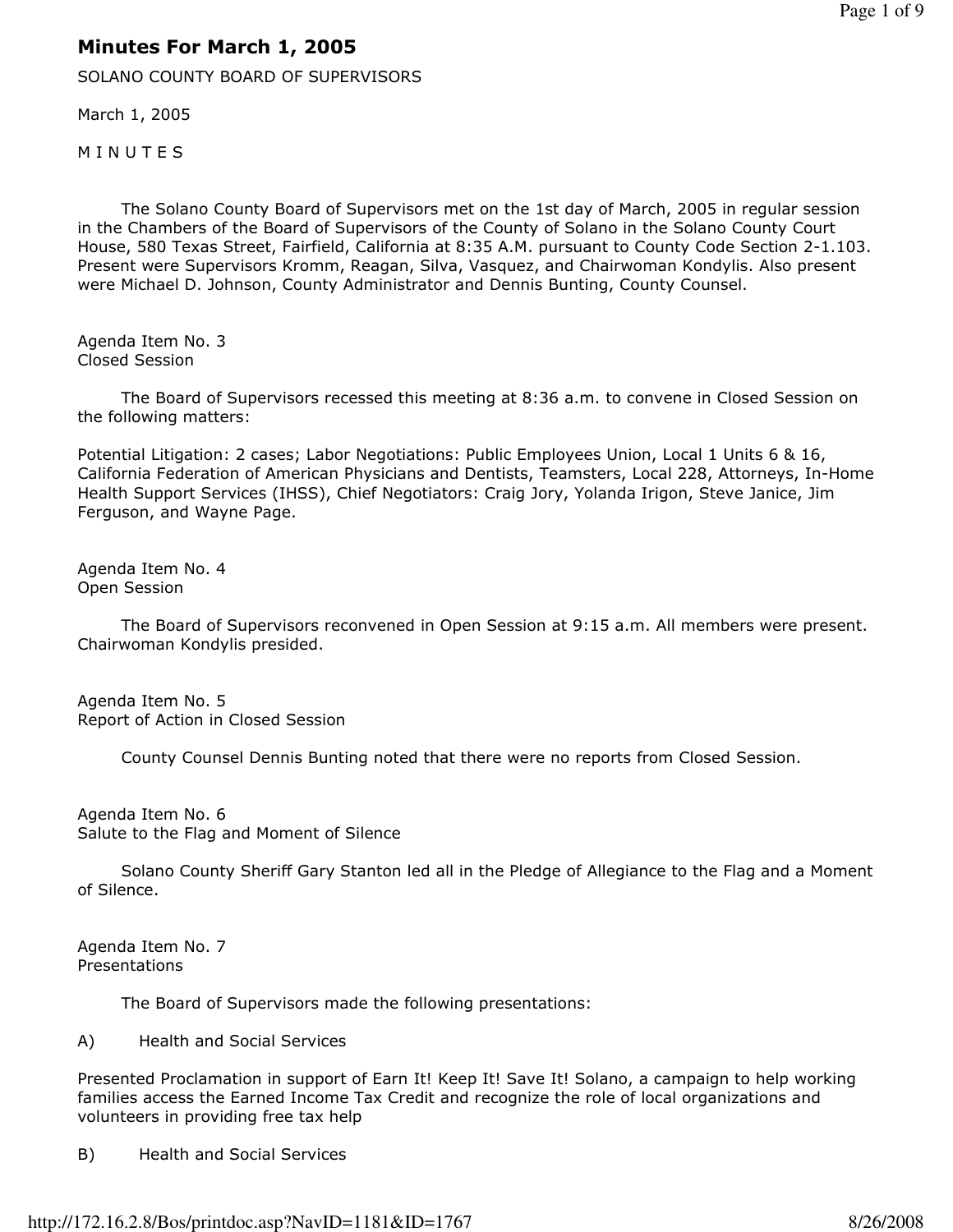Presented Proclamation recognizing the Month of March 2005 as Social Worker Recognition Month in Solano County

# C) Board of Supervisors

Received the Big Apple Trophy Award from the Food Bank of Contra Costa and Solano for winning the 2004 Counties Care Holiday Food Drive Challenge. Acknowledged Reggi Blancett for her leadership who was assisted by the following departmental coordinators: Connie Peterson, Ben Curtis, Barbara Myers, Carmen Curry, Nancy McKee, Karen Hart, Lori Wilson, Letitia Folds, Frances Taylor, Kimberly Hess, David Doelman, Linda Zebb, Janet Damm, Peggy Rourk, Mitch Mashburn, Theresa Rhoads, Mark Navarro, Paula McDowell, Dennis Bunting, Diane Metz, Maggie Luna, Billie Hendersen, Sherrie Filbert, Venis Boyd, Elizabeth Lunsford-Saitz, Sherry Huffman, Carol Elliot, Laurie Campos, Susan Turner, Mike Palmaffy, and Frank Martinez. Trophies were presented to the following departments for their achievements:

| First Place:  | Solano County Cooperative Extension  |
|---------------|--------------------------------------|
| Second Place: | Solano County Administrator's Office |
| Third Place:  | Veterans Service Office              |

Agenda Item No. 8 Items From the Public

 The Chairwoman invited individuals of the public to make statements on matters relating to the business of the Solano County Board of Supervisors. The following individuals made public comments:

A) Cathy Houck, Foreperson of the Solano County Grand Jury, introduced members of the Solano County Grand Jury and indicated that they have elected to issue individual reports as they are completed to the Board of Supervisors for response. Ms. Houck presented the Board of Supervisors with the first report from the 2004/2005 Grand Jury titled "Solano County Towing Policies – To Tow or Not to Tow"

B) Donald Tipton, unincorporated Vallejo, expressed his continued concern with the increased rates for rent in relocating the Board of Supervisors Offices in Vallejo and requested further clarification. Mr. Tipton provided comments regarding County representation on the Greater Vallejo Recreation District (GVRD) and felt there should be representation from the unincorporated area of Vallejo on the GVRD, the Vallejo Sanitation and Flood Control District, and the Solano County Planning Commission. Mr. Tipton noted that the Board was considering moving the veterans to a new facility and felt that the old facility was a memorial to the veterans. Mr. Tipton expressed his concern that the Countywide Lighting District be provided with an 800 number to provide an easily accessible phone number to residents in the unincorporated area to call when lights burn out. Mr. Tipton noted that there were some outburst in the Board Chambers during the February 22, 2005 Board meeting and requested that only the Chairperson address the public during these situations.

C) Supervisor Vasquez noted that the mosquito season was approaching and encouraged residents to take precautionary measures against the West Nile Virus.

D) Supervisor Vasquez requested that this meeting of the Board of Supervisors be adjourned in memory of John Reed and Richard Maldonado.

E) Supervisor Vasquez requested staff to review the matter of improved posting of offices in the new County Administration Center and a listing of phone numbers.

F) Supervisor Reagan informed the Board that there was a second effluent spill at the Heritage Dairy in Dixon which was discovered on February 28, 2005 by the Reclamation District. Supervisor Reagan noted that he has encouraged the Solano County District Attorney to review this matter for criminal negligence and asked staff to review for cause of revocation of the Use Permit.

G) Chairwoman Kondylis noted that the Solano Transportation Authority (STA) has requested her to appoint a Board members to the STA subcommittee on alternative modes.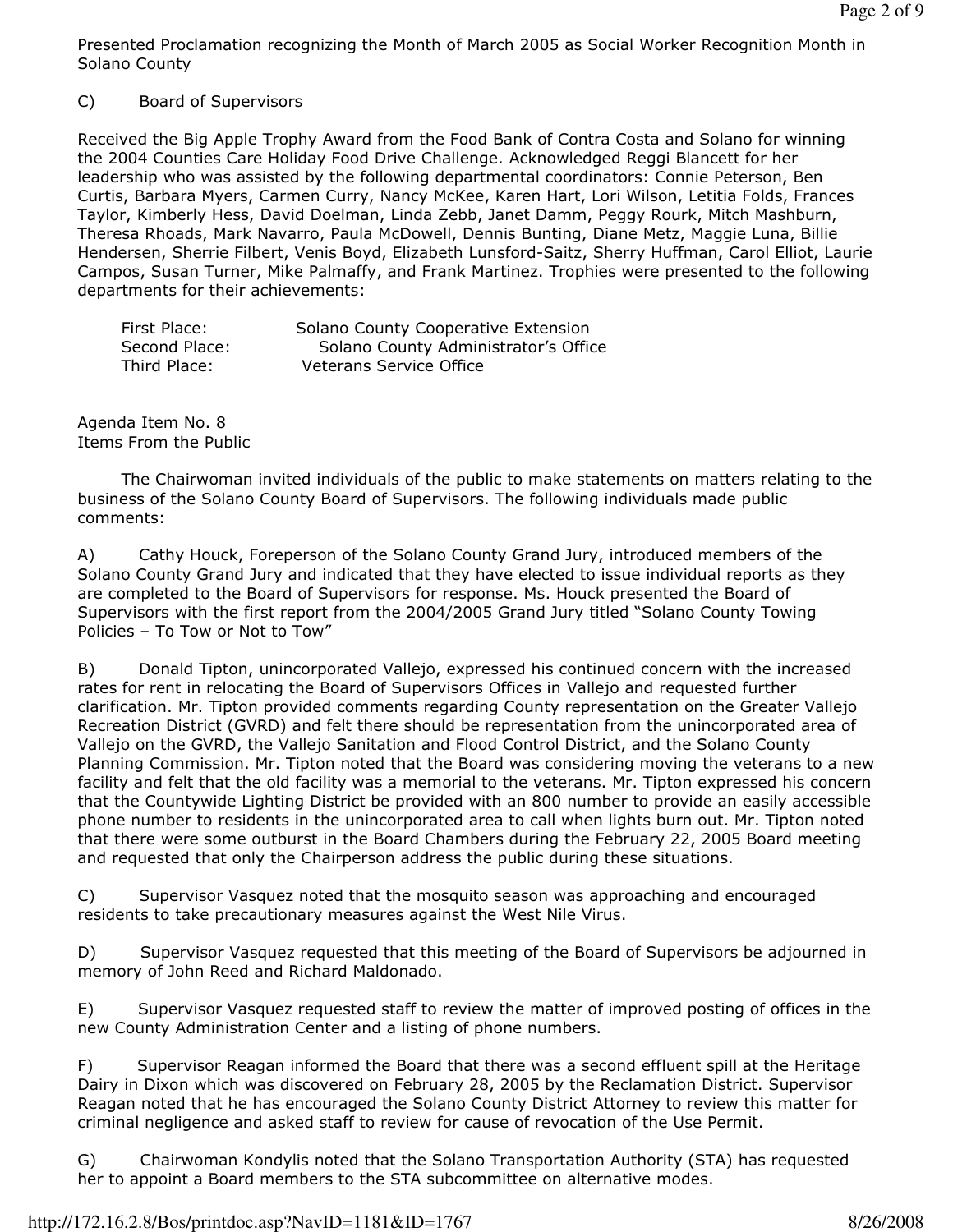H) Chairwoman Kondylis asked staff to provide the Board with a report outlining Solano County's involvement in the Parkway Boulevard Grade Separation Project.

Agenda Item No. 9 Additions/Deletions to the Agenda

 The following two items were added to the agenda after a declaration was made that the issues arose after the posting the agenda and action needed to be taken by the Board prior to their next meeting of March 22, 2005:

A) Closed Session – Potential Litigation 1 case.

B) Property Negotiations: North County Government Center on Brown Street, Vacaville, California, Parcel Nos. 0129-320-020, 0129-320-150, 0129-320-170, 0129-320-180, 0129-320-190, 0129-320-200, 0129-320-250, 0129-320-270; negotiating parties: Vacaville Redevelopment Agency, Agency negotiator: Veronica Ferguson, General Services Director

C) County Counsel Dennis Bunting noted that the Board would only be setting the public hearing at this time regarding Agenda Item No. 20 to discuss the Solano County Criminal Justice Administration (Booking) Fee.

MOTION: Reagan. SECOND: Vasquez. AYES: Kromm, Reagan, Silva, Vasquez, Kondylis.

Agenda Item No. 10 Public Comment on Consent Calendar

 The Chairwoman invited individuals of the public to make public comment on Consent Calendar Items. The following comments were made:

A) Donald Tipton, unincorporated Vallejo, requested that the minutes of the Board of Supervisors for February 22, 2005, under public comment, be amended to include the County Administrator was directed to review and provide a report to the Board regarding the implementation of an 800 number for County offices to allow all residents to contact the County without a charge.

B) Donald Tipton, unincorporated Vallejo, noted that the salaries proposed for the Building Maintenance Assistant in Item No. 14 were not adequate for an individual to rent a two bedroom apartment in Solano County.

C) Aaron McAlister expressed his concern regarding Item No. 22 pertaining to a contract with Partners for a Safer America for the purpose of managing bail bond advertisement in the county jails. Mr. McAlister noted that he was a local bail bond agent and was concerned that bail bond agents located out of the county would not be able to provide adequate service to its clients.

Agenda Item No. 11 Approval of Agenda

 Approved the agenda for this meeting as submitted with the following items being removed from the Consent Agenda and placed on the Regular Agenda:

Item No. 21D renumbered to 25B – Appropriation Transfer Request to align the County's budget with the State allocation for the Adolescent Family Life Program. Amendment to an agreement with Planned Parenthood Shasta Diablo

Item No. 22 renumbered to 25A – Contract with Partners for a Safer America for the purpose of managing bail bond advertisements in the county jails and increasing revenue deposits to the Inmate Welfare Fund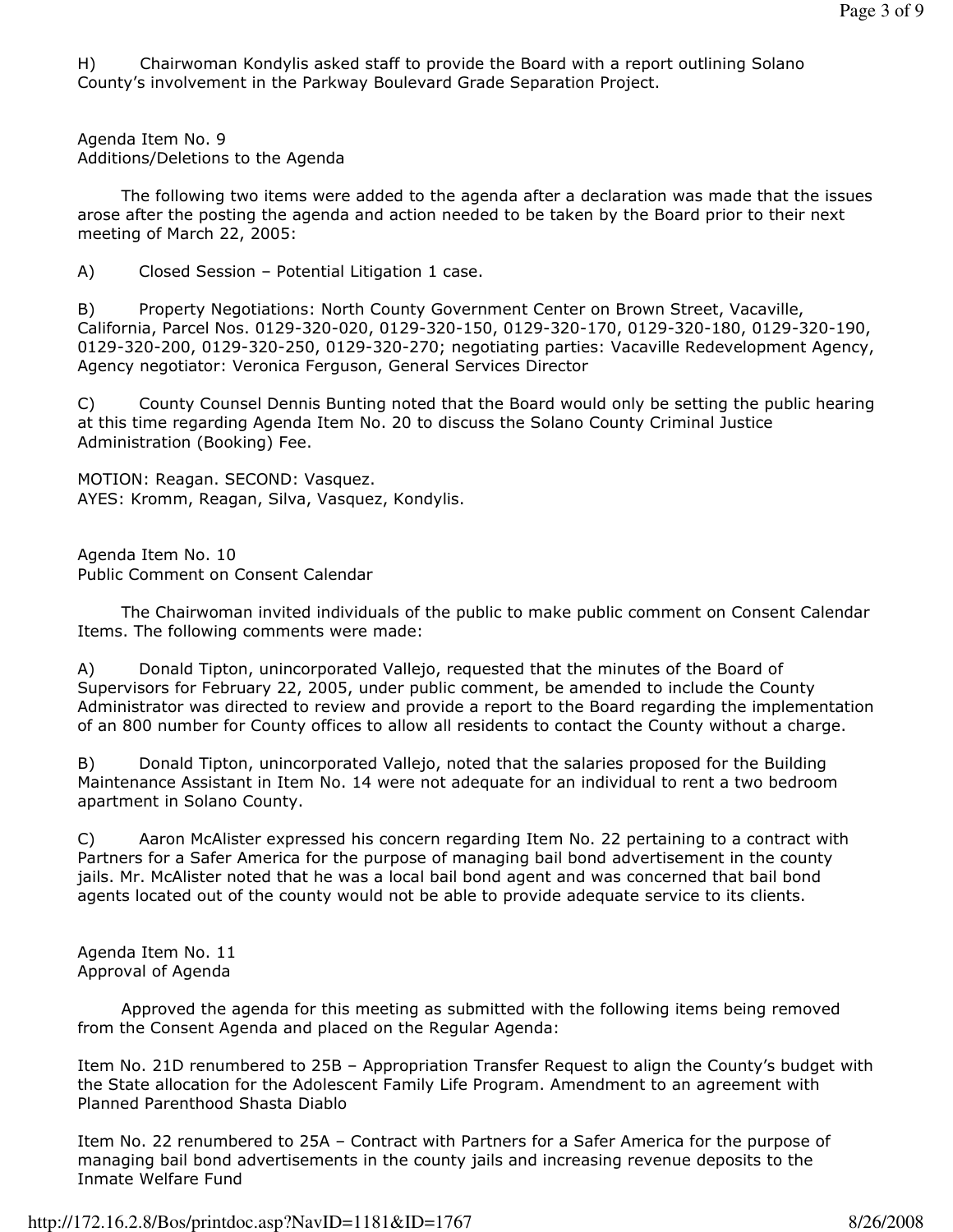MOTION: Kromm. SECOND: Silva. AYES: Kromm, Reagan, Silva, Vasquez, Kondylis.

#### Consent Calendar

Acted on the following Consent Calendar items:

13. Approved the minutes of the Board of Supervisors' meeting of February 22, 2005 as outlined in the Agenda Submittal from the Clerk of the Board dated March 1, 2005, incorporated herein by reference.

14. Adopted and authorized the Chairwoman to sign Resolution No. 2005-049 amending the Alphabetical Listing of Classes and Salaries to add the new classification of Building Maintenance Assistant, Unit 10, Stationary Engineers, Local #39, with an approximate annual salary of \$30,147 -\$36,644 and Resolution No. 2005-050 amending the Position Allocation List for the Department of General Services to add four (4) full-time equivalency (FTE), Building Maintenance Assistants and delete two (2) FTE Building Trades Assistants and two (2) FTE Stationary Engineer Assistants as outlined in the Agenda Submittal from the Department of Human Resources dated March 1, 2005, incorporated herein by reference. (see Resolution Book)

15. Adopted and authorized the Chairwoman to sign Resolution No. 2005-051 amending the Position Allocation List to add one (1.0) full-time equivalency (FTE), Systems and Programming Manager and delete one (1.0) FTE Programmer Analyst in the Solano County Integrated Property Systems (SCIPS) Division of DoIT as outlined in the Agenda Submittal from the Department of Information Technology dated March 1, 2005, incorporated herein by reference. (see Resolution Book)

16. Approved and authorized the General Services Director to sign an amendment, and any future amendments to the agreement that are within the approved contracted amount, to an existing agreement with Cambria Environmental Technology, Inc. of Emeryville, CA for an amount of \$80,771, bringing the total contract amount to \$120,487 to provide environmental consulting services for soil and groundwater contamination at the Solano County Corporation Yard, 3255 North Texas Street, Fairfield, CA as outlined in the Agenda Submittal from the Department of General Services dated March 1, 2005, incorporated herein by reference.

17. Approved and authorized the Chairwoman to sign a no-cost extension amendment to Contract #2003-05 (Planned Parenthood: Shasta-Diablo) to utilize unspent funds of up to \$5,340 to extend family support through June 30, 2005 as outlined in the Agenda Submittal from the First 5 Solano Children & Families Commission/CAO dated March 1, 2005, incorporated herein by reference.

18. Approved and authorized the Chairwoman to sign a no-cost extension amendment to Contract #2003-03 (Matrix Parent Network and Resource Center) to utilize unspent funds of up to \$6,805 to extend family support through June 30, 2005 as outlined in the Agenda Submittal from the First 5 Solano Children & Families Commission/CAO dated March 1, 2005, incorporated herein by reference.

19. Adopted and authorized the Chairwoman to sign Resolution No. 2005-052 authorizing the execution and delivery of a First Supplemental Indenture on behalf of the Dixon Unified School District as outlined in the Agenda Submittal from the Treasurer-Tax Collector-County Clerk dated March 1, 2005, incorporated herein by reference. (see Resolution Book)

20. Received the FY 2005/06 Solano County Criminal Justice Administration (Booking) Fee Report as outlined in the Agenda Submittal from the Auditor-Controller dated March 1, 2005, incorporated herein by reference, and set a public hearing for April 26, 2005. It was noted that the fee would be one-half of the Administrative fee.

21A. Approved and authorized the Chairwoman to sign an Agreement in the amount of \$99,000 with Global Vision Consortium for the time period March 1, 2005 to August 30, 2006 to assist with Bioterrorism and Public Health Emergency Planning as outlined in the Agenda Submittal from the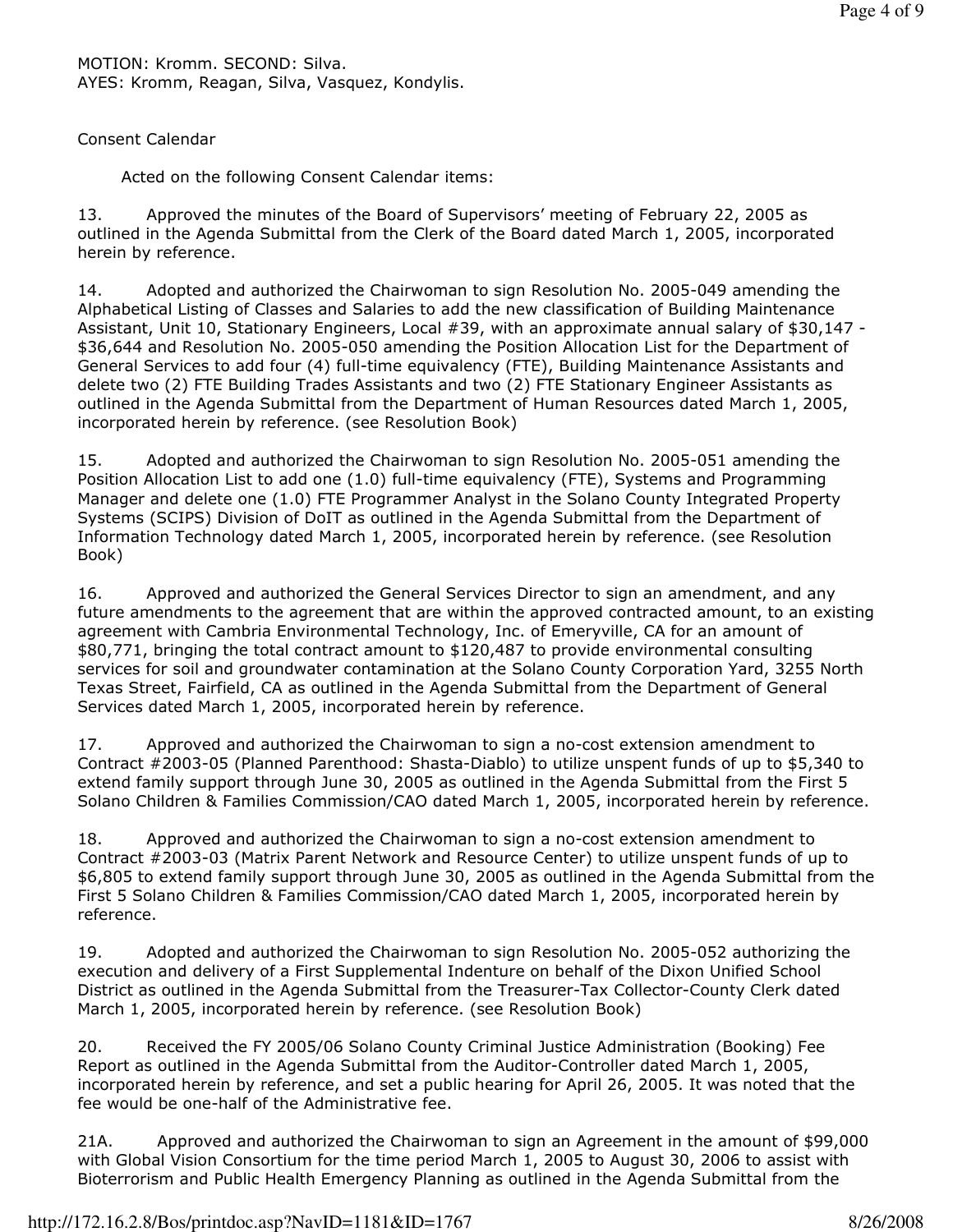Department of Health and Social Services dated March 1, 2005, incorporated herein by reference.

21B. Approved the submission of the Bioterrorism Preparedness and Response Workplan for Fiscal Year 2004/2005 and a funding agreement in the amount of \$748,117 for the period July 1, 2004 through August 30, 2005. Authorized the Chairwoman of the Board to sign a Certification Against Supplanting. Approved an Appropriation Transfer Request in the amount of \$301,794 in unanticipated revenue to appropriate prior year State funds carried over into the fiscal year 2004/2005 budget as outlined in the Agenda Submittal from the Department of Health and Social Services dated March 1, 2005, incorporated herein by reference.

21C. Approved and authorized the Chairwoman to sign a contract for the period March 1, 2005 through June 30, 2006, with HORIZON SERVICES/COMMPRE in the amount of \$198,357 to provide consultant services to the Tobacco Master Settlement Health Improvement Initiative Reducing Rates Coalition as outlined in the Agenda Submittal from the Department of Health and Social Services dated March 1, 2005, incorporated herein by reference.

23A. Adopted Resolution No. 2005-053 authorizing the Chief Probation Officer to submit a subgrant application up to a maximum of \$250,000 to the California State Board of Corrections and execute said grant agreement related to the Title V Community Prevention Grants Program. Assigned the County Administrator and/or Chief Probation Officer authorization to execute all grant related contracts as outlined in the Agenda Submittal from the Probation Department dated March 1, 2005, incorporated herein by reference. (see Resolution Book)

23B. Adopted and authorized the Chairwoman to sign Resolution No. 2005-054 amending the Probation's Position Allocation List adding two Full Time Equivalent Deputy Probation Officers and deleting two Full Time Equivalent Senior Deputy Probation Officers as outlined in the Agenda Submittal from the Probation Department dated March 1, 2005, incorporated herein by reference. (see Resolution Book)

24. Approved an Appropriations increase for Other Professional Services Revenue of \$59,759 to offset an increase in the Department's Fiscal Year 2004/05 budget of \$51,131 in Contracted Services and \$8,628 in Other Professional Services. Approved a contract amendment of \$8,400 with Ken Solomon for professional contract planning services to manage the Dove Creek Ranch (a.k.a. Cassil) Subdivision project and process the land use entitlements, and delegated authority to the Director of Resource Management to sign this contract amendment and all future amendments, as may be necessary, to complete the project as outlined in the Agenda Submittal from the Department of Resource Management dated March 1, 2005, incorporated herein by reference.

MOTION: Reagan. SECOND: Kromm. AYES: Kromm, Reagan, Silva, Vasquez, Kondylis.

Item No. 22 Bail Bond Advertisements

 The Board received a report from the Solano County Sheriff-Coroner Gary Stanton requesting approval of a three year revenue generating contract with Partners for a Safer America for the purpose of managing bail bond advertisements in the county jails and increasing revenue deposits to the inmate Welfare Fund as outlined in the Agenda Submittal dated March 1, 2005, incorporated herein by reference.

In response to a question posed by the Board members, Aaron McAlister, bail bond agent with a headquarters located in Solano County, noted that he did provide services in other counties but that he had either an agent or a physical presence in that county. Mr. McAlister expressed concerned that bail bond agents located out of the county would not be able to provide adequate service to its clients.

Sheriff-Coroner Stanton provided the Board with a copy of the proposed advertisement, a sign board made out of acetate that would be adhered to a glass door, all advertisements would be the same size, and that they would be rotated on the sign board in a random manner on a regular basis. At the conclusion of discussion, the Board approved a revenue generating contract with Partners for a Safer America for a term of April 1, 2005 through March 31, 2008 and authorized the Sheriff to approve and sign amendments to the agreement.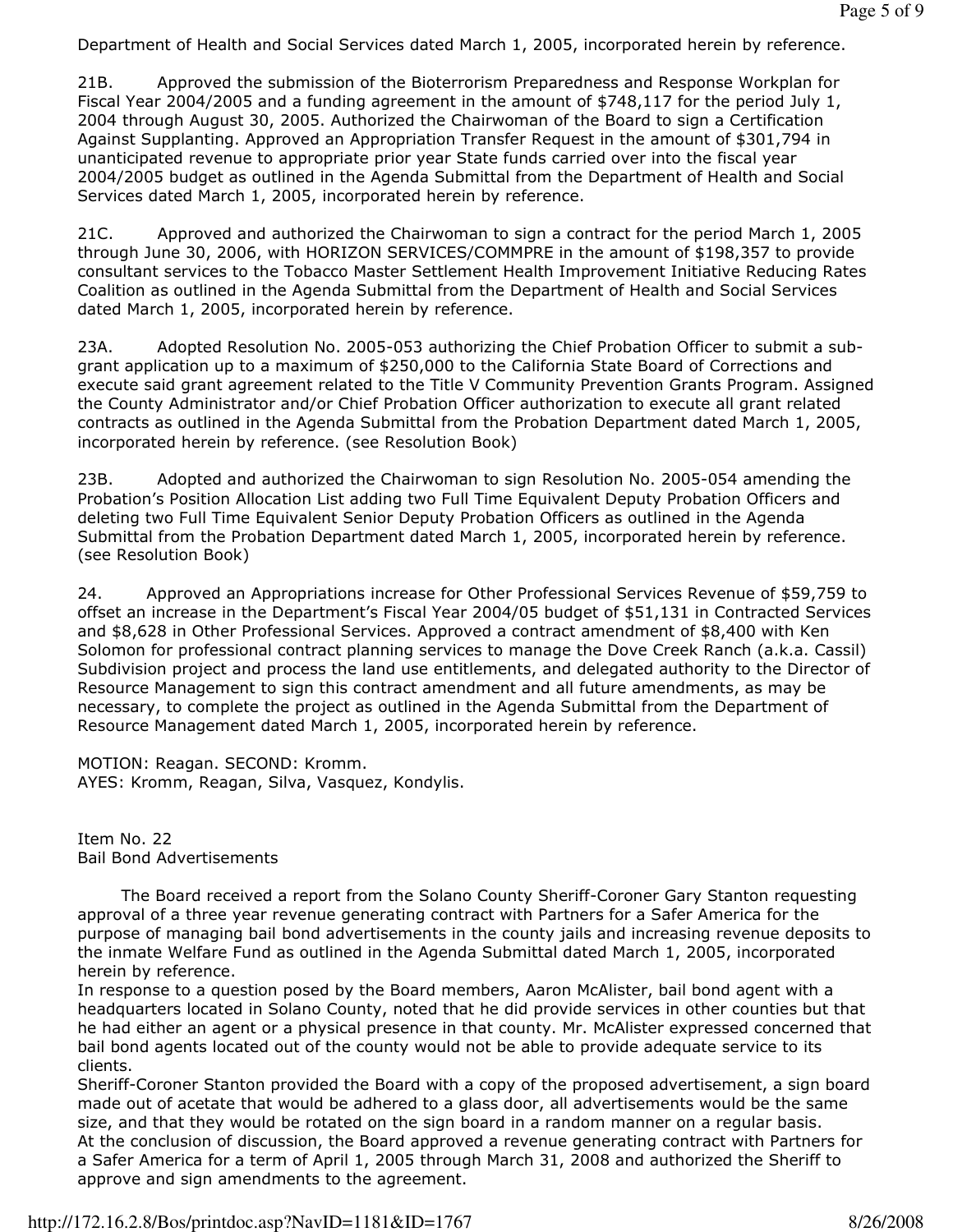MOTION: Kromm. SECOND: Vasquez. AYES: Kromm, Reagan, Silva, Vasquez, Kondylis.

Agenda Item No. 21D Planned Parenthood Shasta Diablo

 The Board received an Agenda Submittal dated March 1, 2005, incorporated herein by reference, indicating that the State allocation for the Adolescent Family Life program was \$32,047 higher than budgeted when the fiscal year 2004/2005 budget was approved and requested that the Board act to align the State allocation to the County budget. It was also proposed that \$8,485 of the \$32,047 increased allocation be used to fund a contract amendment with Planned Parenthood for additional Social Worker staff time in the program and supply costs associated with operating the program.

Supervisor Reagan expressed his concern that this was contract that began in 2004, that funds would be used to fund permanent vs temporary staff time, and that \$32,045 would be used for 150 hours of consultation providing for a high hourly rate.

Staff noted that due to increased efforts during the previous year to serve Medi-Cal eligible clients, the County received an increase in State and federal funding. It was noted that the funds would be used toward the addition of a Social Worker to address a historical need in the program for which no funds were available. It was also noted that the additional funds would be used toward the Program Manager position to fund the actual percentage of time invested in the Program and operating expenses to cover supplies which were borrowed from other programs. At the conclusion of discussion, the Board took the following action:

A. Approved an Appropriation Transfer Request in the amount of \$32,047 in Unanticipated Revenue to align the County's budget with the State allocation for the Adolescent Family Life Program.

B. Approved an amendment in the amount of \$8,485 to an Agreement with Planned Parenthood Shasta Diablo for a total contract amount of \$164,412 for the period July 1, 2004 through June 30, 2005.

MOTION: Kondylis. SECOND: Kromm. AYES: Kromm, Silva, Vasquez, Kondylis. NOES: Reagan.

Agenda Item No. 26 In-Home Supportive Services Amendment to Policy - Registry

 Minutes regarding this matter are contained in the In-Home Supportive Services Public Authority Minutes Book.

 The Board of Supervisors recessed this meeting at 10:35 A.M. and reconvened at 10:45 A.M. All members were present. Chairwoman Kondylis presided.

Agenda Item No. 27 Housing Authority Administrative Plan – 2004

 Minutes regarding this matter are contained in the Solano County Housing Authority Minutes Book.

Agenda Item No. 28

http://172.16.2.8/Bos/printdoc.asp?NavID=1181&ID=1767 8/26/2008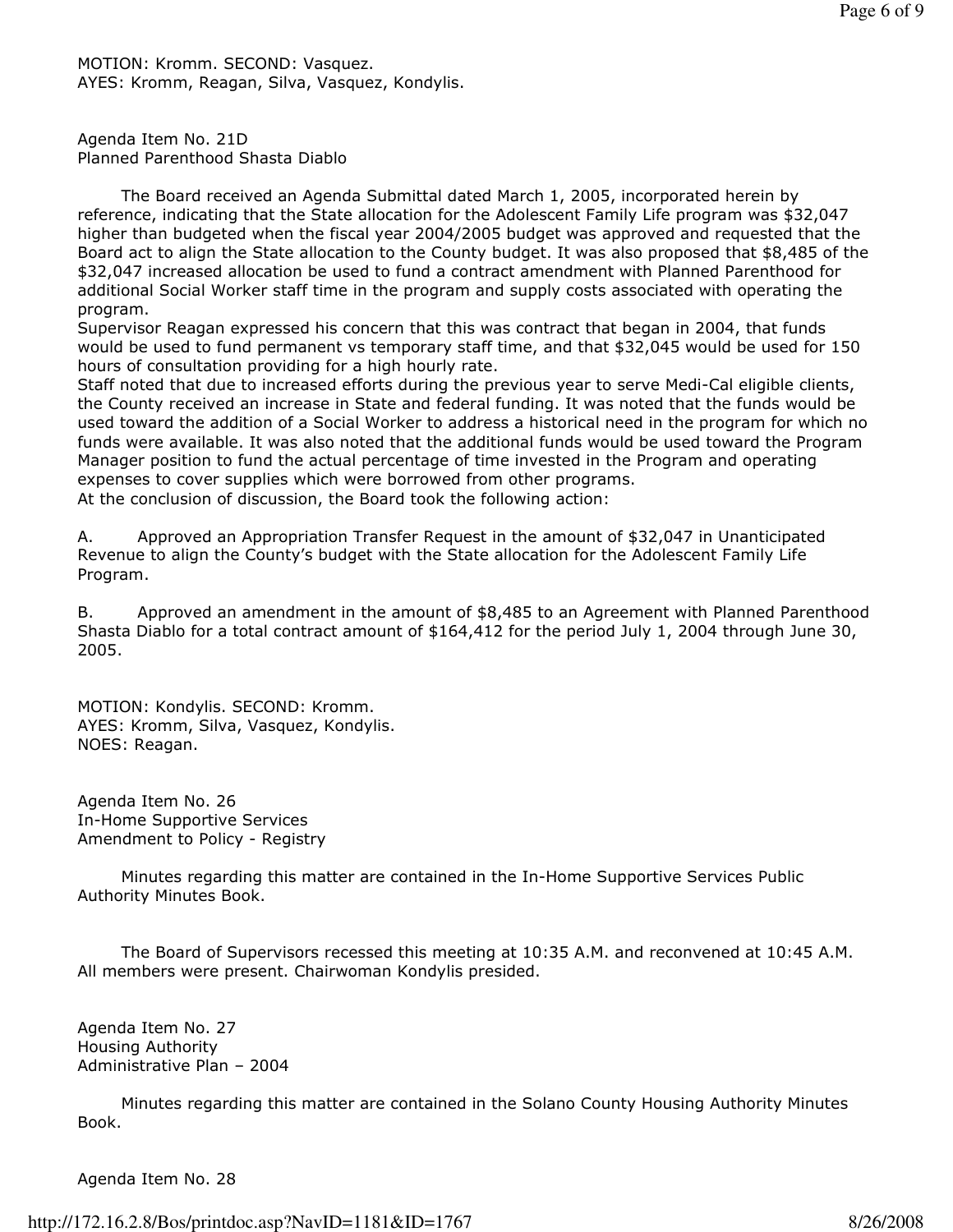## Appointment Authority

 There were no appointments made or resignations accepted from various boards and commissions.

 The Board of Supervisors recessed this meeting at 11:05 a.m. to attend a dedication ceremony at the County Administration Center. The Board of Supervisors reconvened at 12:05 p.m. in the new Board of Supervisors' Chambers, County Administration Center, 1st Floor, 675 Texas Street, Fairfield, California.

Agenda Item No. 30 Solano Transportation Authority Report

 Received a power point presentation from Daryl Halls, Executive Director, concerning the Solano Transportation Authority's (STA) recent Board retreat and provided input on their priority projects and programs as outlined in the Agenda Submittal from the County Administrators Office dated March 1, 2005, incorporated herein by reference.

Agenda Item No. 33 Recess

 The Board of Supervisors recessed this meeting at 12:55 P.M. and reconvened at 2:15 P.M. All members were present. Chairwoman Kondylis presided.

Agenda Item No. 32 Confined Animal Facilities (Dairies)

 The Board of Supervisors continued the Public Hearing from February 1, 2005 concerning the First reading of an ordinance adding Chapter 27 to the Solano County Code and the First reading of an ordinance amending Chapter 28 (Zoning ordinance) of the Solano County Code, relating to confined animal facilities and outlined in the Agenda Submittal dated March 1, 2005, incorporated herein by reference.

 The Board of Supervisors received an update report from Solano County Environmental Health Department regarding the release of effluent at Heritage Dairy in Dixon. Staff noted there were a series of errors that caused the spill including the malfunction of a gate valve and the lack of inspection of the property after a significant rain. Staff noted that they felt that the proposed ordinance would provide additional strength to the current regulations.

 In response to a question posed by Supervisor Vasquez, staff noted that had the County implemented improved standards and regulatory oversight as outlined in the proposed ordinances pertaining to confined animal facilities, the operational and maintenance aspects would have been more closely monitored by having a Compliance Officer on site to walk the perimeter of the dairy, especially after a significant rain event. There would have assured that the dairy was operating properly and may have prevented a spillage event.

 Staff reported that they were currently reviewing the provisions of the Conditional Use Permit for the Heritage Dairy that govern the operation and management of the facility itself and were put in place after the first spillage event. It was further noted that in regards to the revocation of the use permit process, the Zoning Administrator would need to determine if there was adequate grounds for revocation of the use permit and then take that request to the Planning Commission for a public hearing. If the event warranted a revocation of the use permit, staff would review what the County's options were to deal with another release of effluent from this facility. It was noted that the Heritage Dairy had a design modification that wasn't put into place and the design appeared to have had some defects.

 Chairwoman Kondylis reopened the continued Public Hearing from February 1, 2005 concerning the First reading of an ordinance adding Chapter 27 to the Solano County Code and the First reading of an ordinance amending Chapter 28 (Zoning ordinance) of the Solano County Code, relating to confined animal facilities to the public and received the following comments. Chairwoman Kondylis noted that the purpose of this public hearing would be to determine that the Board's concerns are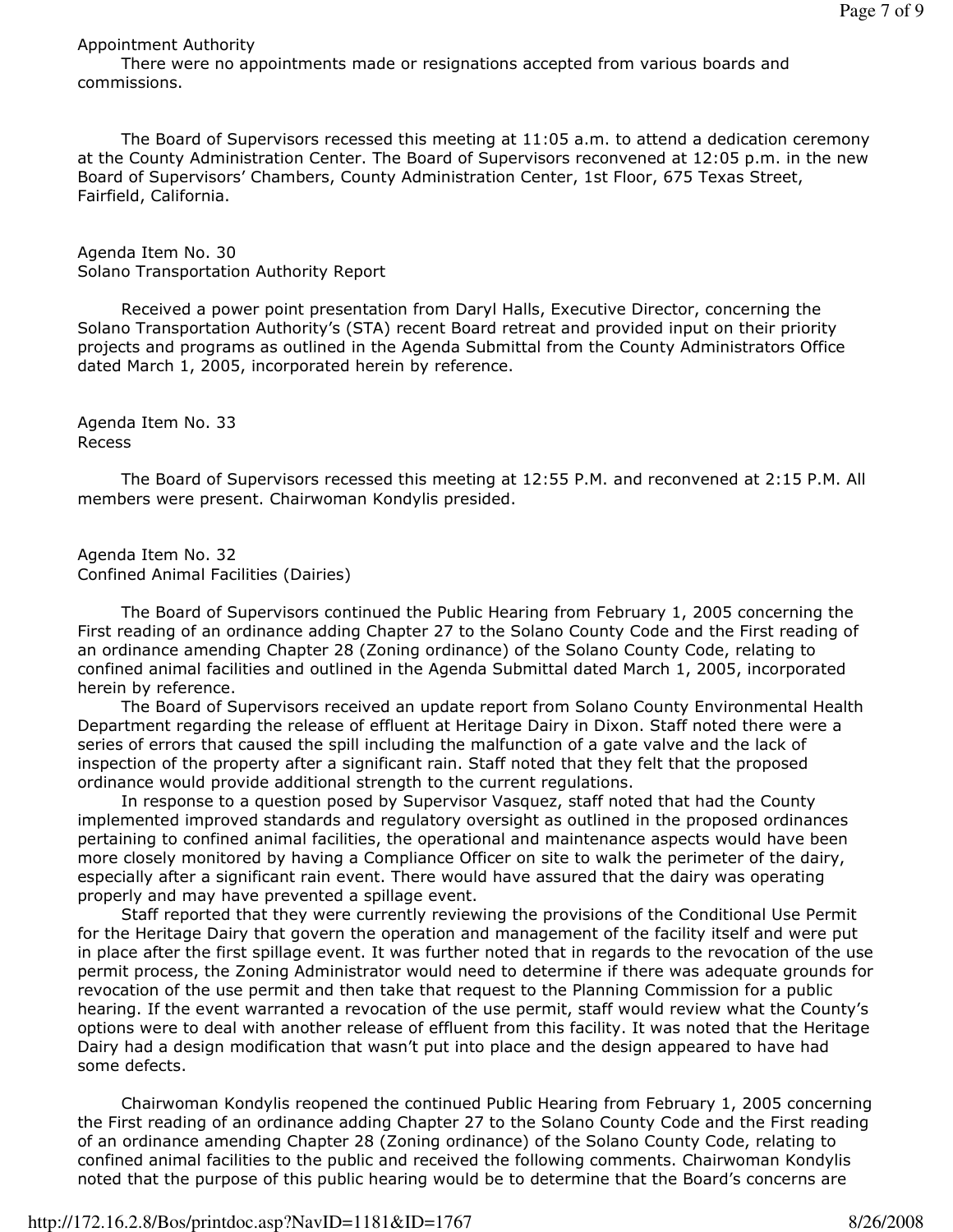addressed and to direct staff to contact experts to attend a future meeting to provide information regarding the concerns.

 Charles Dimmick, City of Vacaville, noted that the County had made great strides to attract high paying industries to relocate to this area and felt it was important to maintain large buffers between dairies and industries.

 Supervisor Vasquez indicated that the County has been attempting to strengthen the County ordinance and provide for more regulatory oversight.

 Chairwoman Kondylis requested that the Vacaville City Council provide the County with a list of specific wants and needs to allow the County to address their issues.

 Supervisor Kromm noted that Solano County was located next to the University of California at Davis which provides cutting edge research for the agricultural community and felt that he would like to see Solano County as a vibrant agricultural community.

 Supervisor Silva commented that Solano County was an agricultural community with three universities and that if the dairy industry did not flourish in Solano County, then there would be some other farming industry taking its place.

 Eric Warnken, Solano County Farm Bureau, noted that there is over five miles from Genentech to the nearest possible dairy and that the primary winds were from the Southwest. Mr. Warnken noted that it was unfortunate to have the recent spill from the Heritage Dairy in Dixon and felt that it was caused by poor workmanship. Mr. Warnken noted that much of the pollution and effluent came from the cities and that the cities should have the same stringent guidelines as the dairies.

 Mr. Pool, Vacaville, suggested that the County regulate the dairies by listing the desired results and adding penalties for failure to meet the results. Mr. Pool indicated that he understood the desires of the cities not to have dairies in close proximity due to odors and other nuisances and suggested that the closer the dairy is located to a city the more stringent the standards.

 David Avila, Western Design, indicated that he represented a client who purchased land in Solano County for the purpose of establishing a dairy which happened to be within one mile of the National Cemetery prior to the federal government purchasing the land for the National Cemetery. Mr. Avila noted that their permits where filed with the County prior to the interest in the cemetery and; therefore, requested that the Board consider a one-half mile setback from the cemetery to allow the dairy to go forward. Mr. Avila noted that he has been working with the San Joaquin Air District to design systems to address air quality issues which include greenhouse style dairies to address the odor issue.

 Lyle DeVine, Vacaville, indicated that he felt that the largest concern to the general public is the odor from dairies and how much distance there would be from the cities to the dairies.

 The Board of Supervisors recessed this meeting at 3:35 P.M. and reconvened at 3:45 P.M. All members were present. Chairwoman Kondylis presided.

 The Board reviewed the identified concerns relating to confined animal facilities raised during previous Board meetings as outlined in Attachment 1 of the Agenda Submittal from the Resources Department dated March 1, 2005, incorporated herein by reference. It was determined by the Board that expert testimony would not be required regarding the testing of the wells, regulations to be adopted by the Central Valley Regional Water Quality Control Board, response time required to submit a plan should contamination occur, SB 700 requirements, compliance with Solano County Mosquito Abatement District and the number of flies associated with the dairies, and animal tracking for disease prevention. The Board directed staff to return to the Board for a workshop on April 5, 2005, April 19, 2005 (Special Meeting); or May 3, 2005 for an evening meeting to continue the public hearing with identified experts to provide information on the specific issues that the Board requested to be addressed.

Agenda Item No. 33 Adjournment

 The Board of Supervisors adjourned this meeting at 4:25 P.M. to March 22, 2005 at 8:30 A.M. in memory of John Reed and Richard Maldonado.

### Closed Session

The Board of Supervisors convened in Closed Session at 4:30 P.M. to discuss the following